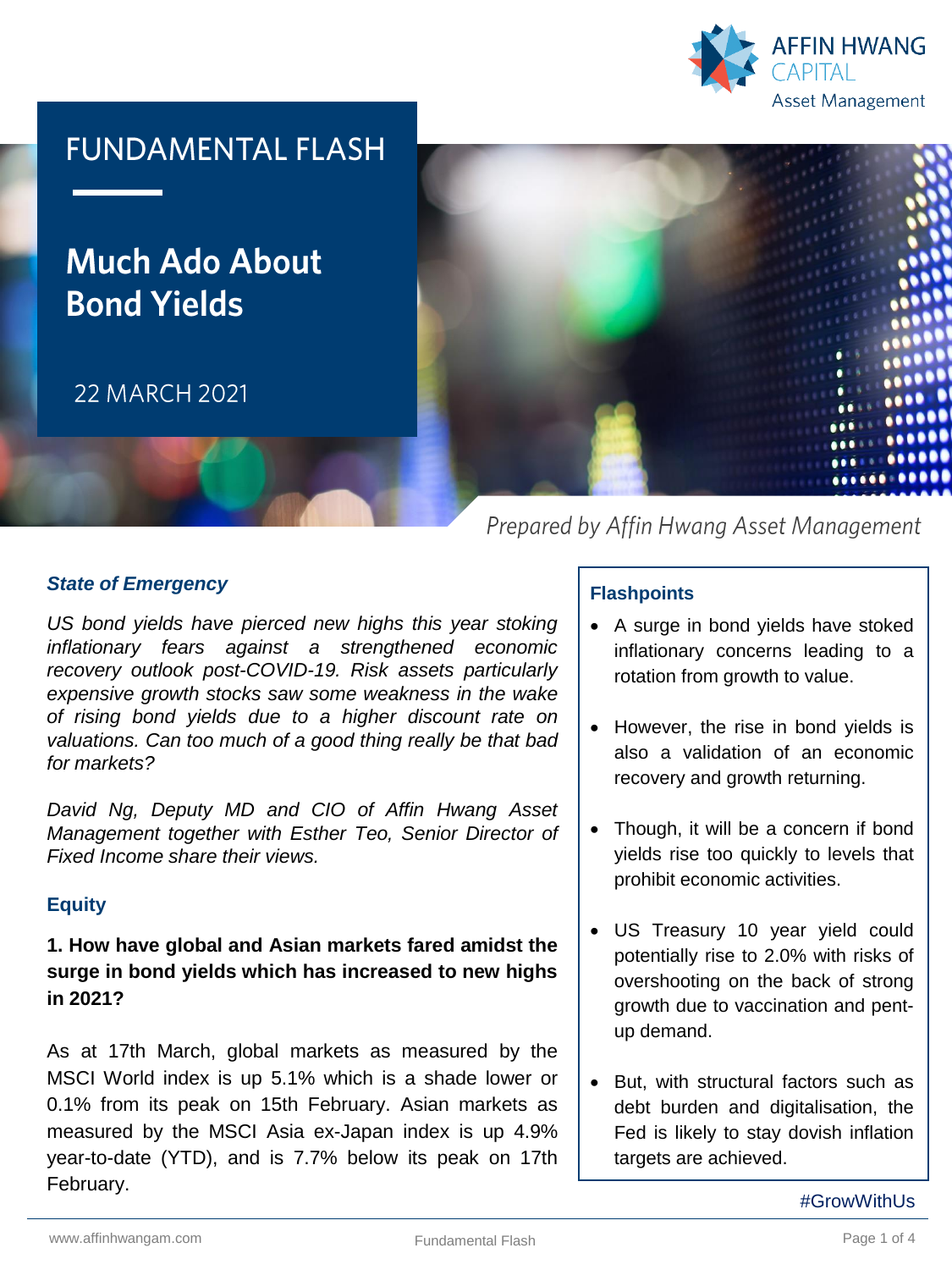

The YTD performance of the Asian markets is similar to that of global markets. The bigger pullback in Asian markets was mainly due to the technology sector which was what led the market higher in the first place.

#### **2. Should investors be worried about rising bond yields?**

No investors shouldn't worry about rising bond yields, unless it rises to levels which prohibit economic activities, which is a risk we are actively monitoring. Global markets were up 5.1% in the last two and a half months, even as bond yields rose from 0.9% to 1.6%.

Bond yields are still at historical low levels with the exception of 2020 which was an anomalous year due to the COVID-19 pandemic. Bond yields are reacting to expectations of rising inflation which is reflective of a recovery in global economic outlook.



#### **3. What's the reading on the equity market now in terms of outlook?**

Historically stocks have reacted positively to an improving economic outlook. The world GDP is expected to be 2.5% higher in 2021 compared to a pre-pandemic year like 2019 according to Fitch. With dissipating risks of strict lockdown measures due to the global vaccination rollout as well as loose fiscal and monetary policy support, there is room for equities to perform. Corporate earnings results are also pointing at the right direction with a majority of companies beating expectations.

Markets may be adjusting now, but it does not derail the long-term recovery track with growth returning. Periods such as this provide opportunity for long-term investors to enter at attractive entry levels as well as weed out short-term traders wary of volatility.

#### **4. How are we positioning our equity portfolios now?**

We are employing a barbell strategy by positioning in reopening names on one end and secular growth companies that will grow structurally post-COVID-19 on the other.

Investors are rotating from growth to reopening/value names given the rise in bond yields. We have likewise made some changes trimming some growth names and adding reopening-plays. It is important that the reopening names we hold are strong companies with multi-year prospects as opposed to beneficiaries of short-term cyclical bumps.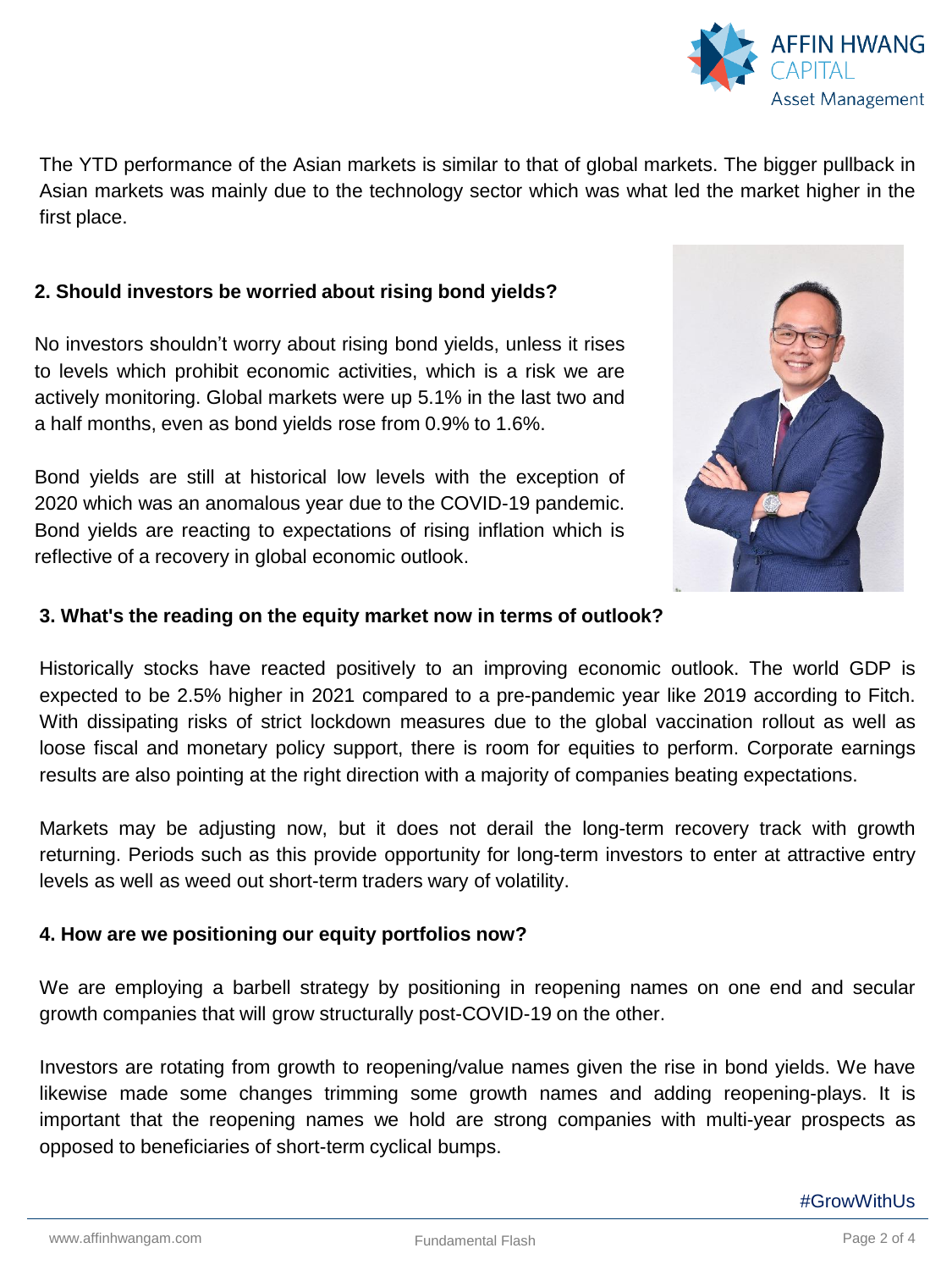

#### **Fixed Income**

### **1. At what levels do we expect bond yields and inflation to settle? Any chance of the US Federal Reserve tightening?**

With expectations of a strong economy recovery as a result of a favourable vaccination rollout progress and significant pent up demand, the US Treasury 10 year yield could potentially rise towards 2.0% with risks of overshooting. The recent rise in yield also reflects higher inflationary expectations.

For example, the 10 year breakeven which is a measure of inflationary expectations has risen by 175bps to 2.3%. In response, the 10 year nominal yield has increased by 120bps and is now back to pre-COVID-19 level at 1.7%.



We expect the US 10 year Treasury yield to peak at 2.0%-2.5% in this cycle before stabilising within the 1.0%-2.0% range. This is because there is still a significant amount of labour slack and permanent dislocation in the global economy caused by the pandemic. For example, 22 million workers have lost their jobs in March and April 2020. As of Feb 2021, only 13 million of these jobs have been recovered. Some of these jobs that were lost during the pandemic are unlikely to be recovered with digitalisation taking place.

With structural factors such as debt burden and digitalisation, long term growth and inflation will remain low. With that, the Fed is likely to keep rates at (close-to) zero lower-bound-for-longer until employment and inflation targets are achieved. We expect interest rate hikes in the US will not convene until after 2023.

#### **2. How are we positioning our fixed income portfolios now in light of rising bond yields?**

We are taking a defensive stance given the current rising yield environment. We have increased cash levels to high single-digit to low double-digit depending on respective funds. A high cash level enables us to deploy capital into papers that have become more attractive (i.e. better yields). We have also reduced duration via sale of long-dated bonds and use of interest rates futures which has helped lower the portfolio sensitivity to movement in interest rates.

#### **3. Any sector opportunities that we are titling the portfolio towards?**

We continue to like selective solid high yield names, primarily Chinese properties and bank capitals that are still providing a decent buffer against the rise in yields. We are also taking the recent rise in yields as an opportunity to add some of the quality investment grade names such as China state owned and selective private owned enterprises. We are also gradually adding exposures to RMB denominated bonds as well as IDR denominated bonds to enhance portfolio yield.

#GrowWithUs